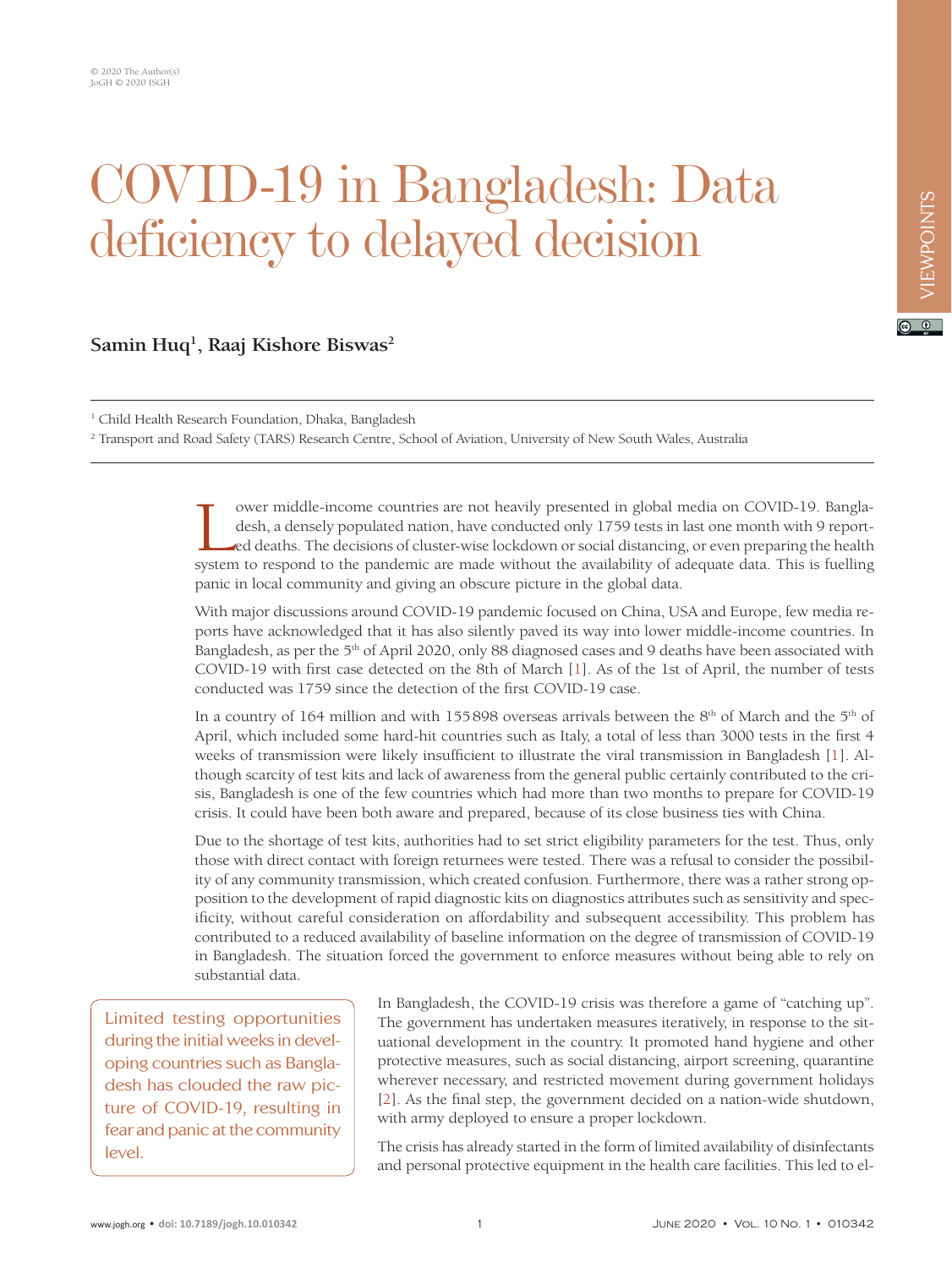The lack of data has led to unplanned decision making and contributed to skewing global data.

evated perceived risk on COVID-19 infection in the hospitals. Many facilities are now refusing to admit patients who suffer from other routine complications. Lack of testing also limited quarantines of close contacts of the suspected cases. These resulted to country-wide fear and an avalanche of reports on deaths with pneumonia/flu-like symptoms.

The fear soon turned to a panic, as some villages or entire local areas were locked down by local authorities over untested possible COVID -19 related deaths. The

only testing facility during the first 3 weeks of the crisis (the 8<sup>th</sup> to the 25<sup>th</sup> March) received over 420629 phone calls to request testing, but was only able to test 0.3% of those who raised a concern over their status [[3](#page-2-2)]. This shows the extent of the burden that the authorities in Bangladesh had to deal with. The lack of information fuelled the panic.

On the 24th of March, the government extended testing to multiple facilities following a supply of 40500 test kits from China. However, the rush towards testing in absence of a careful planning within these facilities for sample collection and diagnosis created more confusion. This is because some facilities with test kits did not have laboratories with biosafety level 2 or no trained personnel who could adhere to a standardized protocol [[4](#page-2-3)].

The crisis worsened with increases in prices due to shortages of essential items. Such a scenario can result in limited affordability in a capitalistic economy, where families are dependent upon the single-wage earners. In the era of free-flowing online information, "discoveries" based on weak evidence and related comments had a massive influence on the decision making at the individual level. This led to, for example, overstocking of medications such as hydroxychloroquine and azithromycin, which created an artificial scarcity.

Partial lockdown aimed at social distancing may allow virus containment for a period of time [[5\]](#page-2-4). However, it comes at a cost as resource-intensive and demands meticulous contact testing. Furthermore, widespread testing becomes difficult to replicate in a resource-limited health care infrastructure. Bangladesh has inequitable distribution of health care workforce concentrated in the major urban areas. This is coupled with one of the lowest availability of health care workforce in the world, with only 7.4 skilled work-



proto: The distribution of positive COVID-19 cases across the districts of Bangladesh<br>
(8 April 2020), data source: https://iedcr.gov.bd/. prevalence of COVID-19 can undermine the (8 April 2020), data source: [https://iedcr.gov.bd/.](https://iedcr.gov.bd/)

ers per 10000 population [[6](#page-2-5)]. Aligning the situation with the dimension of access by Penchasky and Thomas [[7](#page-2-6)], limited availability coupled with reduced accessibility in the peri-urban and rural health care settings may contribute to a health care catastrophe in addressing the control of COVID-19.

The recent surge of daily testing has managed to uncover more cases and traces of transmission at the community level. Despite the surge, the testing rate is too low to uncover the true burden of COVID-19 in Bangladesh, considering the population size (13 tests per million) [[8\]](#page-2-7). On the other hand, the surge on daily testing has only managed to expose some hotspots which were already known to be the densely populated areas of the capital. Therefore, the recent opening of the manufacturing industries, with subsequent closure due to criticism, contributed to migration to the overcrowded areas of the city [[9\]](#page-2-8). Such initiatives can lead to a dual burden of risk transmission, to both the rural community and the urban community. This happens at a greater pace, owing to the mass migration of the factory workers.

Also, decision making based on the current